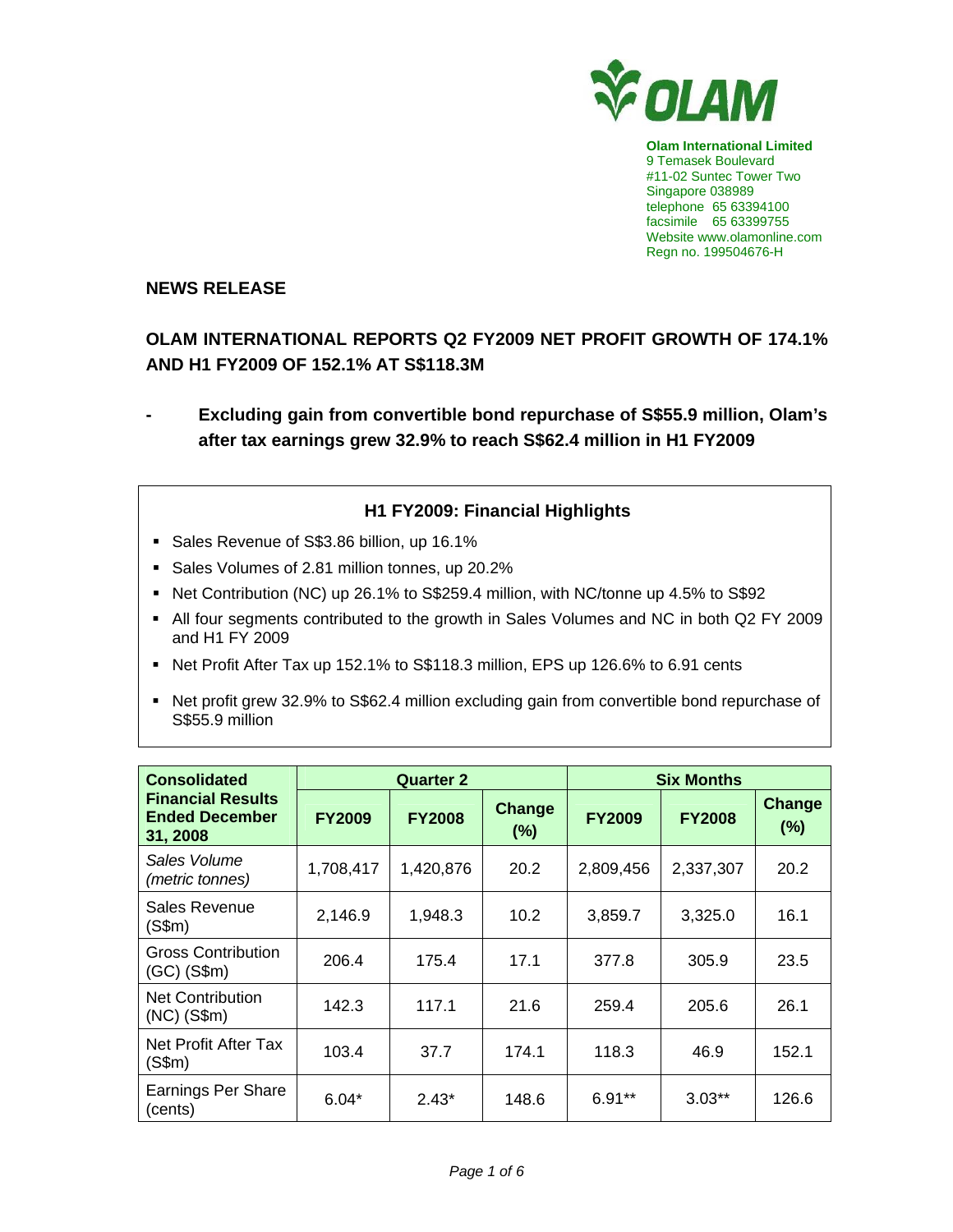

*\* Based on weighted average number of shares of 1,713,212,824 for Q2 FY2009 (compared to weighted average number of shares of 1,555,467,400 for Q2 FY2008).* 

*\*\* Based on weighted average number of shares of 1,713,291,782 for H1 FY2009 (compared to weighted average number of shares of 1,555,536,601 for H1 FY2008).* 

*Singapore, February 12, 2009 –* Olam International Limited ("Olam" or the "Group"), a leading global, integrated supply chain manager of agricultural products and food ingredients, today announced a year-on-year 174.1% growth in Net Profit After Tax to S\$103.4 million for the second quarter ended December 31, 2008 ("Q2 FY2009").

Net Profit after Tax for the first six months ("H1 FY2009") amounted to S\$118.3 million, a 152.1% growth over the previous corresponding period.

Olam's CFO, Krishnan Ravikumar said: "The first-half results included gain of S\$55.9 million from the partial repurchase in December 2008, of the convertible bonds issued in July 2008. Excluding this gain, our core after tax earnings grew 32.9% to S\$62.4 million. Our business continues to be seasonal in nature where our (core) first half results typically account for 30% to 40% of the full year's profit."

Olam's Group Managing Director and CEO Sunny Verghese said: "In H1 FY2009 we further built on our track record of delivering profitable growth, concurrently growing our top line (volume growth) and bottom line, and earning more than our cost of capital. I am particularly pleased that we have been able to achieve these under very challenging market conditions, a performance which reflects both the strength of our portfolio and the robustness of our business model."

#### **Group Financial Review**

In Q2 FY2009, Sales Revenue rose 10.2% to S\$2.15 billion mainly due to volume growth of 20.2% to 1.71 million metric tonnes despite sharply lower prices across most of Olam's portfolio. NC rose by 21.6% to S\$142.3 million. 64% of the growth in NC came from volume growth while the balance 36% was due to margin enhancements. All four business segments showed improved performance in Sales Volume as well as NC. NC per tonne grew marginally from S\$82 to S\$83 as a result of lower margin growth from the Fibre & Wood Products segment.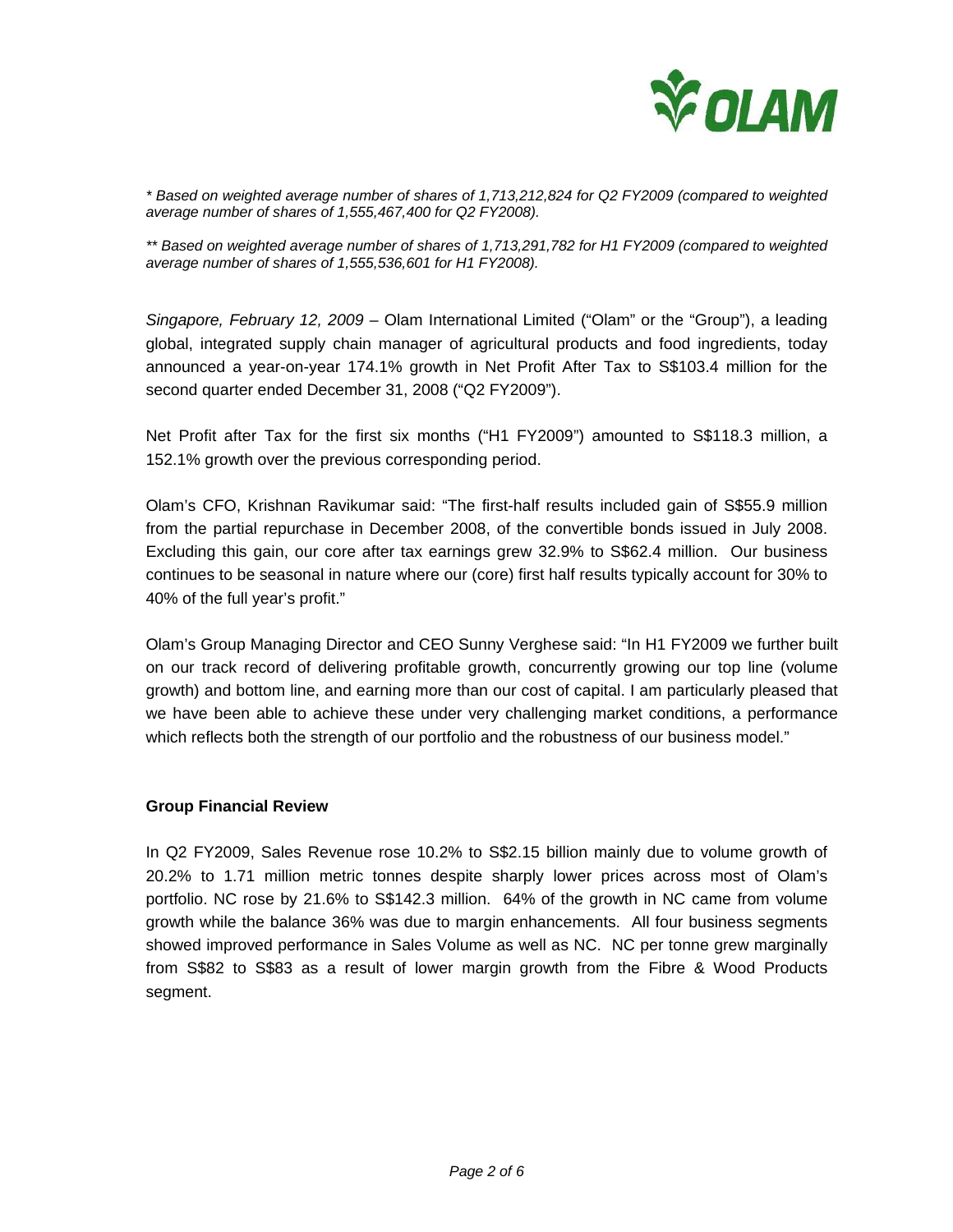

In H1 FY2009, Sales Revenue grew 16.1% to S\$3.86 billion supported by a 20.2% growth in Sales Volume to 2.81 million tonnes. NC was up 26.1% of which 79% came from volume growth and the remaining 21% from margin growth. All four business segments contributed to the growth in Sales Volume and NC. Margin per tonne increased from S\$88 to S\$92.

| <b>Edible Nuts, Spices</b>      | <b>Quarter 2</b> |               |                         | <b>Six Months</b> |               |                      |
|---------------------------------|------------------|---------------|-------------------------|-------------------|---------------|----------------------|
| & Beans                         | <b>FY2009</b>    | <b>FY2008</b> | <b>Change</b><br>$(\%)$ | <b>FY2009</b>     | <b>FY2008</b> | <b>Change</b><br>(%) |
| Sales Volume (metric<br>tonnes) | 116,175          | 97,777        | 18.8                    | 394,119           | 306,045       | 28.8                 |
| Sales Revenue (S\$m)            | 193.4            | 189.7         | 2.0                     | 525.0             | 426.5         | 23.1                 |
| NC(S\$m)                        | 12.8             | 10.0          | 27.9                    | 46.8              | 33.6          | 39.4                 |
| NC Per Tonne (S\$)              | 110              | 102           | 7.8                     | 119               | 110           | 8.2                  |

## **Segmental Review**

The **Edible Nuts, Spices & Beans** segment recorded a Sales Volume and NC growth of 18.8% and 27.9% in Q2 FY2009 and 28.8% and 39.4% in H1 FY2009 respectively. Products within the segment including Sesame, Cashew, Peanuts, Spices and Pulses contributed to both volume and margin growth. Peanuts from Argentina, efficient utilisation of increased capacities of Cashew and Pepper processing factories in Vietnam as well as improved performance by Universal Blanchers and Key Food Ingredients underpinned growth in this segment.

| <b>Confectionery &amp;</b>              | <b>Quarter 2</b> |               |                         | <b>Six Months</b> |               |                         |
|-----------------------------------------|------------------|---------------|-------------------------|-------------------|---------------|-------------------------|
| <b>Beverage</b><br><b>Ingredients</b>   | <b>FY2009</b>    | <b>FY2008</b> | <b>Change</b><br>$(\%)$ | <b>FY2009</b>     | <b>FY2008</b> | <b>Change</b><br>$(\%)$ |
| Sales Volume (metric<br><i>tonnes</i> ) | 353,027          | 275,600       | 28.1                    | 555,547           | 448,110       | 24.0                    |
| Sales Revenue<br>(S\$m)                 | 852.8            | 666.6         | 27.9                    | 1,445.0           | 1,147.6       | 25.9                    |
| NC(S\$m)                                | 51.6             | 39.6          | 30.2                    | 81.5              | 62.6          | 30.1                    |
| NC Per Tonne (S\$)                      | 146              | 144           | 1.4                     | 147               | 140           | 5.0                     |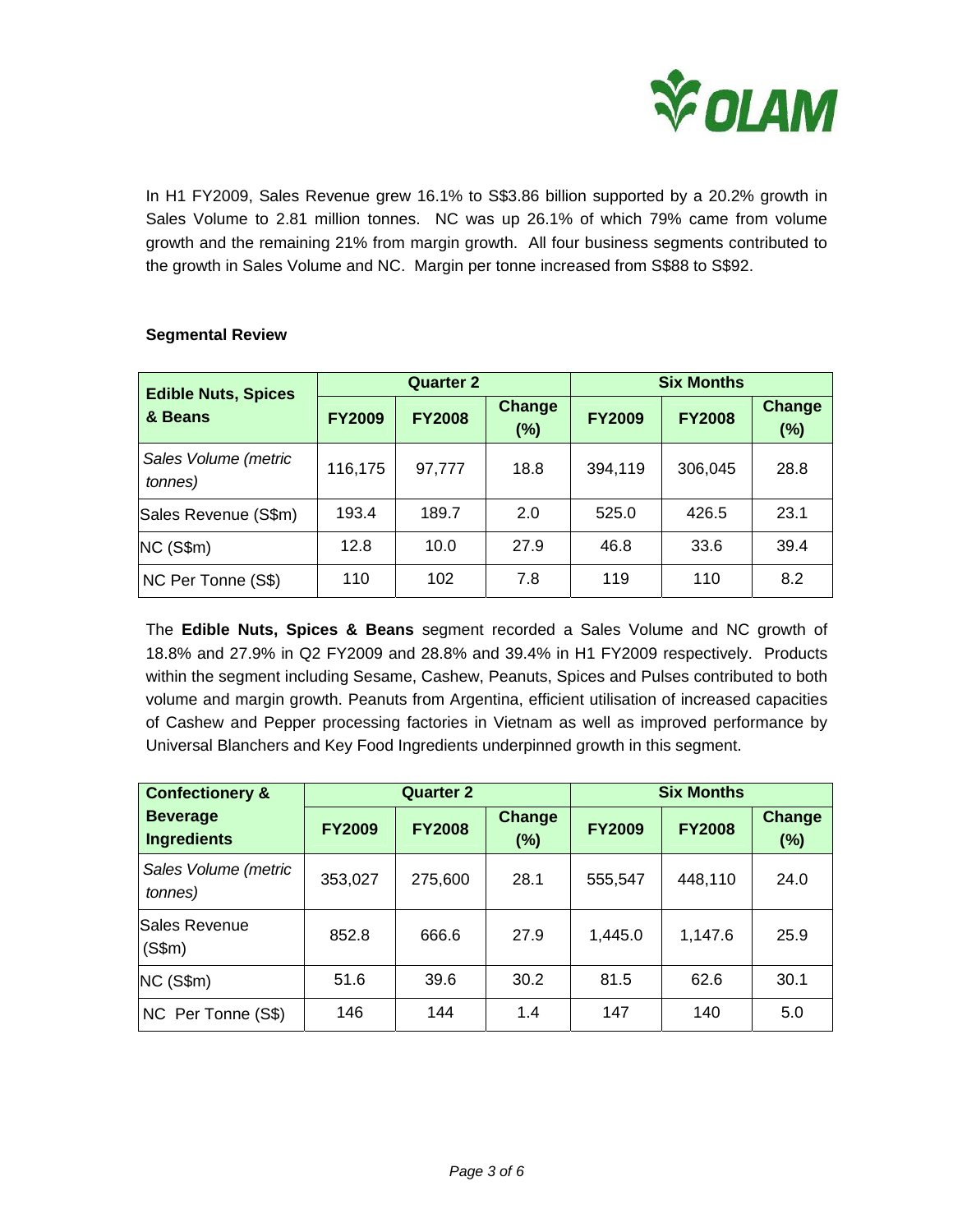

The **Confectionery & Beverage Ingredients** segment reported a strong performance in Q2 FY2009 and H1 FY2009. Sales Volume rose 28.1% and 24.0% while NC grew 30.2% and 30.1% in both periods respectively. Despite a significantly short cocoa crop across West Africa, particularly in Cote d'Ivoire, which accounts for over 40% of global production, Olam sourced and delivered higher volumes during this period due to its strong farm gate sourcing, and destination market presence. Coffee, in particular Arabicas, contributed to the growth in volumes, leading to a balanced coffee portfolio of Arabicas and Robustas. Olam gained significantly higher market share in South America, particularly in origins like Brazil and Colombia.

| <b>Food Staples &amp;</b><br><b>Packaged Foods</b> |               | <b>Quarter 2</b> |                         | <b>Six Months</b> |               |                      |
|----------------------------------------------------|---------------|------------------|-------------------------|-------------------|---------------|----------------------|
|                                                    | <b>FY2009</b> | <b>FY2008</b>    | <b>Change</b><br>$(\%)$ | <b>FY2009</b>     | <b>FY2008</b> | <b>Change</b><br>(%) |
| Sales Volume<br>(metric tonnes)                    | 882,047       | 730,941          | 20.7                    | 1,294,889         | 1,077,918     | 20.1                 |
| Sales Revenue<br>(S\$m)                            | 690.2         | 670.6            | 2.9                     | 1,109.6           | 1,012.0       | 9.7                  |
| NC (S\$m)                                          | 45.7          | 36.1             | 26.6                    | 77.8              | 60.2          | 29.2                 |
| NC Per Tonne (S\$)                                 | 52            | 49               | 6.1                     | 60                | 56            | 7.1                  |

Sales Volume and NC for the **Food Staples & Packaged Foods** segment grew 20.7% and 26.6% respectively in Q2 FY2009. For H1 FY2009, Sales Volume and NC growth were 20.1 and 29.2% respectively. Expansion into new product adjacencies such as Wheat, Barley and new lines in packaged foods contributed to the growth in volumes in this segment. The "melamine" scare in the dairy industry in China and the slump in imports of dairy products into Russia adversely impacted dairy business volumes in this quarter.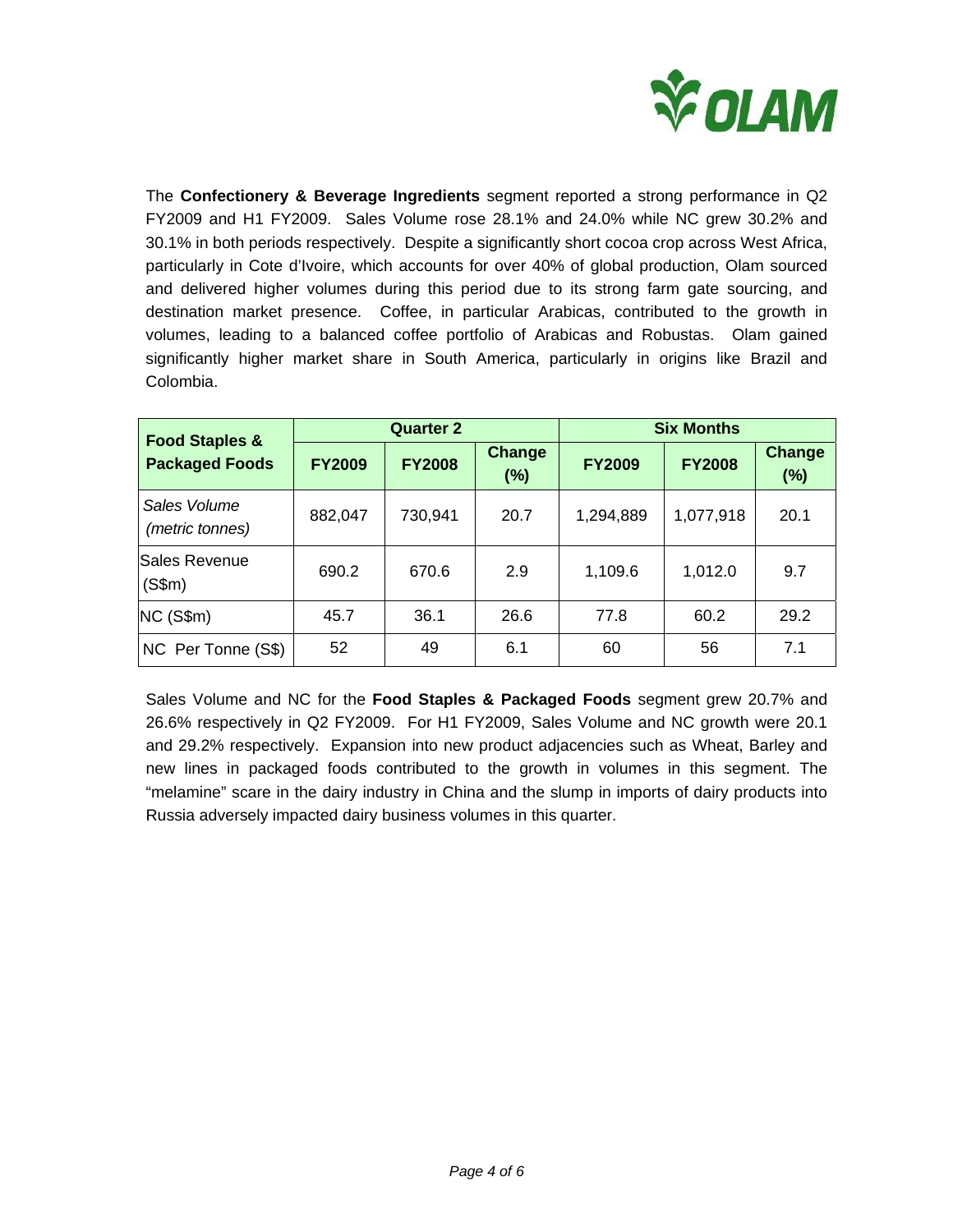

| <b>Fibre &amp; Wood</b><br><b>Products</b> |               | <b>Quarter 2</b> |                      | <b>Six Months</b> |               |                      |
|--------------------------------------------|---------------|------------------|----------------------|-------------------|---------------|----------------------|
|                                            | <b>FY2009</b> | <b>FY2008</b>    | <b>Change</b><br>(%) | <b>FY2009</b>     | <b>FY2008</b> | <b>Change</b><br>(%) |
| Sales Volume<br>(metric tonnes)            | 357,168       | 316,558          | 12.8                 | 564,901           | 505,234       | 11.8                 |
| <b>Sales Revenue</b><br>(S\$m)             | 410.4         | 421.3            | (2.6)                | 780.0             | 738.9         | 5.6                  |
| NC(S\$m)                                   | 32.2          | 31.3             | 2.8                  | 53.3              | 49.2          | 8.3                  |
| NC Per Tonne (S\$)                         | 90            | 99               | (9.1)                | 94                | 97            | (3.1)                |

The **Fibre & Wood Products** segment recorded a 12.8% and 2.8% increase in Sales Volume and NC in Q2 FY2009. In H1 FY2009, Sales Volume and NC increased 11.8% and 8.3% respectively. Growth in Sales Volume was on account of good cotton crop in East Africa and Queensland Cotton's recent entry into the Wool business. Growth from Fibre was however offset by weakness in Wood Products due to a sharp decline in demand from markets in China, India, Vietnam and Europe

### **Outlook and Prospects**

Trading conditions are expected to remain difficult over the course of FY2009 with a concurrent recession or slow down across both OECD and emerging economies. Even as difficult market conditions are expected to persist through the year, Olam's diversified product portfolio of 20 products of which 17 are primary food raw materials and are relatively less recession sensitive in nature, and its diversified presence across both developed and emerging markets make the Group relatively more resilient during these recessionary times.

. . . . .

### *Note:*

*This release should be read and understood only in conjunction with the full text of Olam International Limited's Q2 FY2009 and H1 FY2009 Financial Statements lodged on SGXNET on February 12, 2009.*